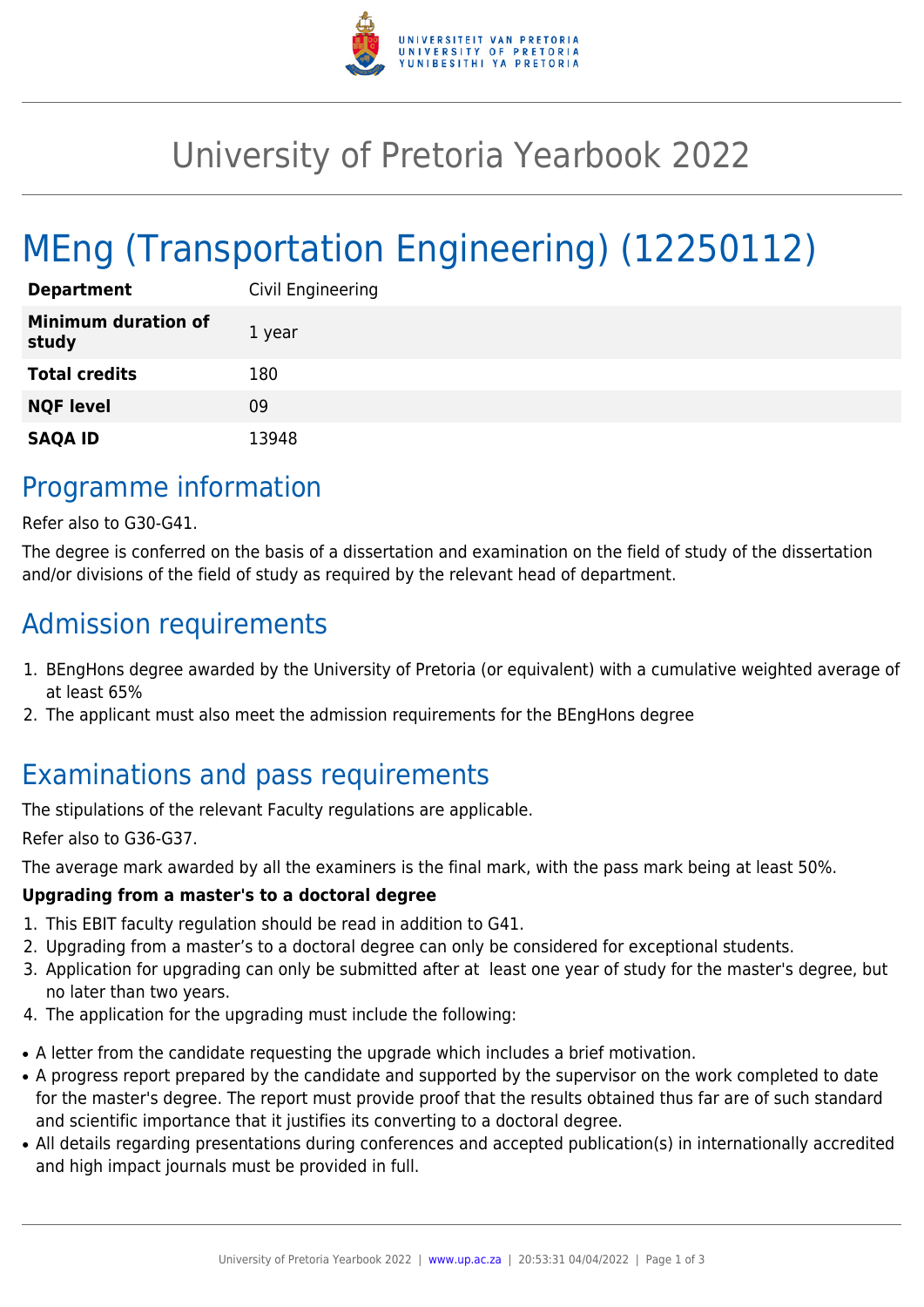

- 5. A detailed explanation by the candidate of the intended doctoral project with an indication of the objectives of the project, methodology and the outcomes he or she intends to achieve with the project.
- 6. A recommendation of the supervisor with specific comment on the ability of the applicant as potential doctoral candidate as well as on the expediency and feasibility of the upgrading.
- 7. A report from at least one external referent. The supervisor should forward 2 nominations to the head of the relevant department for recommendation to the DD Research and Postgraduate studies who will appoint one referent.
- 8. A minimum of one journal article, where the candidate is the first author, in a high-impact accredited journal with an explanation by the supervisor with respect to the specific contribution made by the candidate.
- 9. A recommendation by the head of department.

## Research information

A student must by means of a dissertation or mini-dissertation prove that he or she is capable of planning, instituting and executing a scientific investigation. Conferment of the degree may be made subject to compliance with the stipulations of this regulation.

One article has to be submitted to an accredited journal on submission of a research master's dissertation. At the latest, just before the department submits the final mark of a dissertation, a student should submit proof of submission of an article issued by an accredited journal, to the head of the department, for his/her recommendation to the dean. The submitted article should be based on the research that the student has conducted for the dissertation and should have been approved by the supervisor. The affiliations of both the student and supervisor should be listed as the University of Pretoria.

Refer also to G40.

With the exception of an honorary degree, a degree will be conferred on a student only if the student has complied with all the requirements for the particular degree and has reached the level of competence prescribed for the degree, and on condition that no one is entitled to any privileges pertaining to a degree before the degree has been conferred on him or her at a graduation ceremony.

### Pass with distinction

A student passes with distinction if an average mark of at least 75% is obtained for the dissertation (and the examination on the dissertation, where applicable).